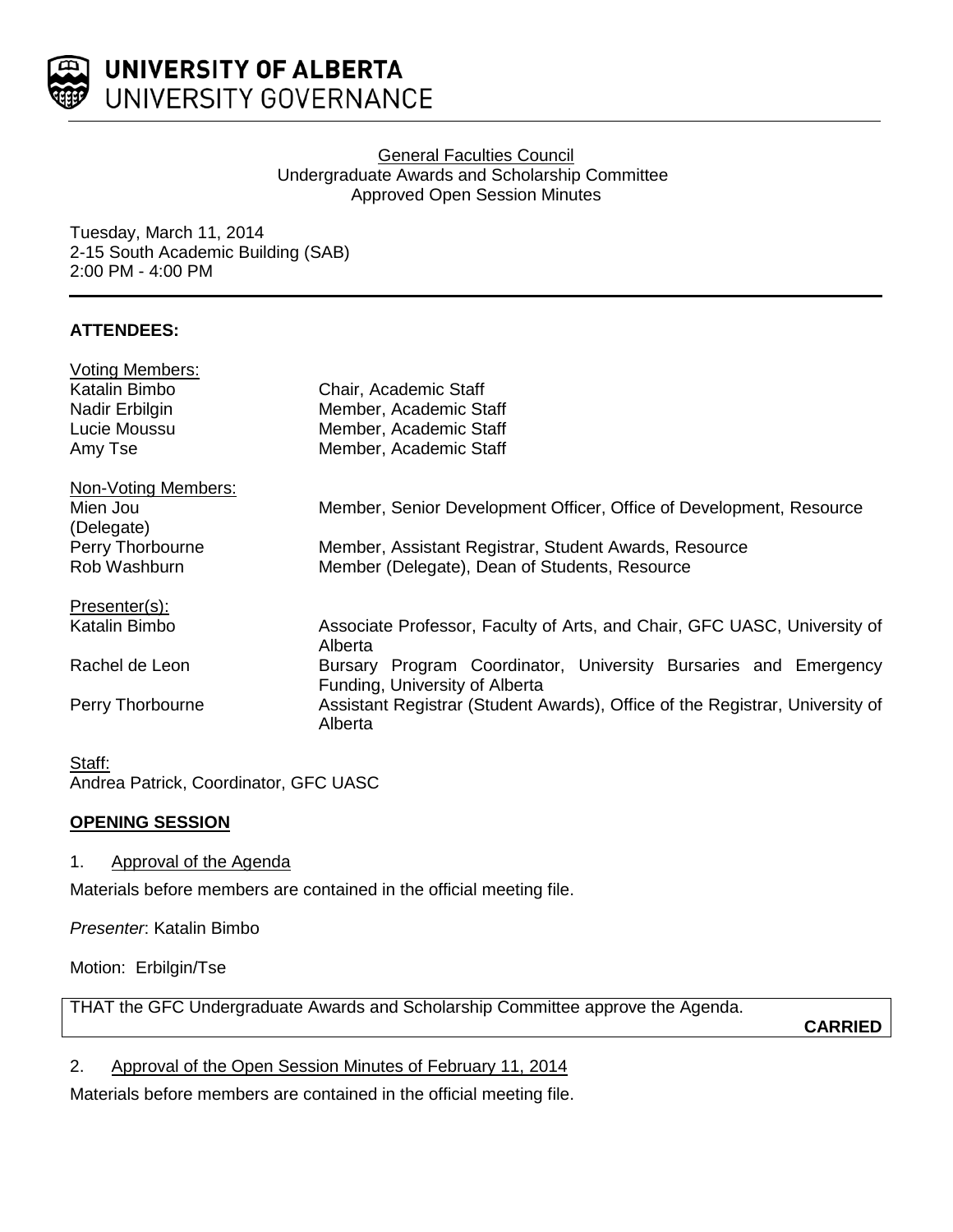# *Presenter*: Katalin Bimbo

#### *Discussion*:

The Chair enquired if any further information was gathered in relation to an outstanding item discussed at the meeting of February 11, 2014.

### Motion: Tse/Moussu

THAT the GFC Undergraduate Awards and Scholarship Committee approve the Minutes of February 11, 2014.

**CARRIED**

# 3. Comments from the Chair

The Chair commented on a number of relevant items to members.

# **ACTION ITEMS**

#### 4. New Undergraduate Student Awards and Scholarships for Approval (March 11, 2014)

Materials before members are contained in the official meeting file.

### *Presenter*: Perry Thorbourne

*Purpose of the Proposal*: To approve new undergraduate awards and scholarships.

### *Discussion*:

Following a discussion surrounding these items, Mr Thorbourne requested to withdraw them from consideration and stated that they would be refined further before bringing them back to the Committee for approval at a future date.

5. Amendments to Existing Undergraduate University Bursaries and Emergency Funding (UBEF) Bursaries for Approval (March 11, 2014)

Materials before members are contained in the official meeting file.

*Presenter*: Rachel de Leon

*Purpose of the Proposal*: To approve amendments to undergraduate bursaries.

#### *Discussion*:

Amended meeting materials were distributed to members at the meeting, including a new bursary for consideration. Members engaged in discussion in relation to Item 1.

Item 1: A member pointed out that the French spelling of a word within the title required an accent.

#### Motion: Erbilgin/Moussu

THAT the GFC Undergraduate Awards and Scholarship Committee approve, under delegated authority from General Faculties Council, amendments to existing undergraduate bursaries, as submitted by the University Bursaries and Emergency Funding (UBEF) and as set forth in Attachment 2, as amended, to be